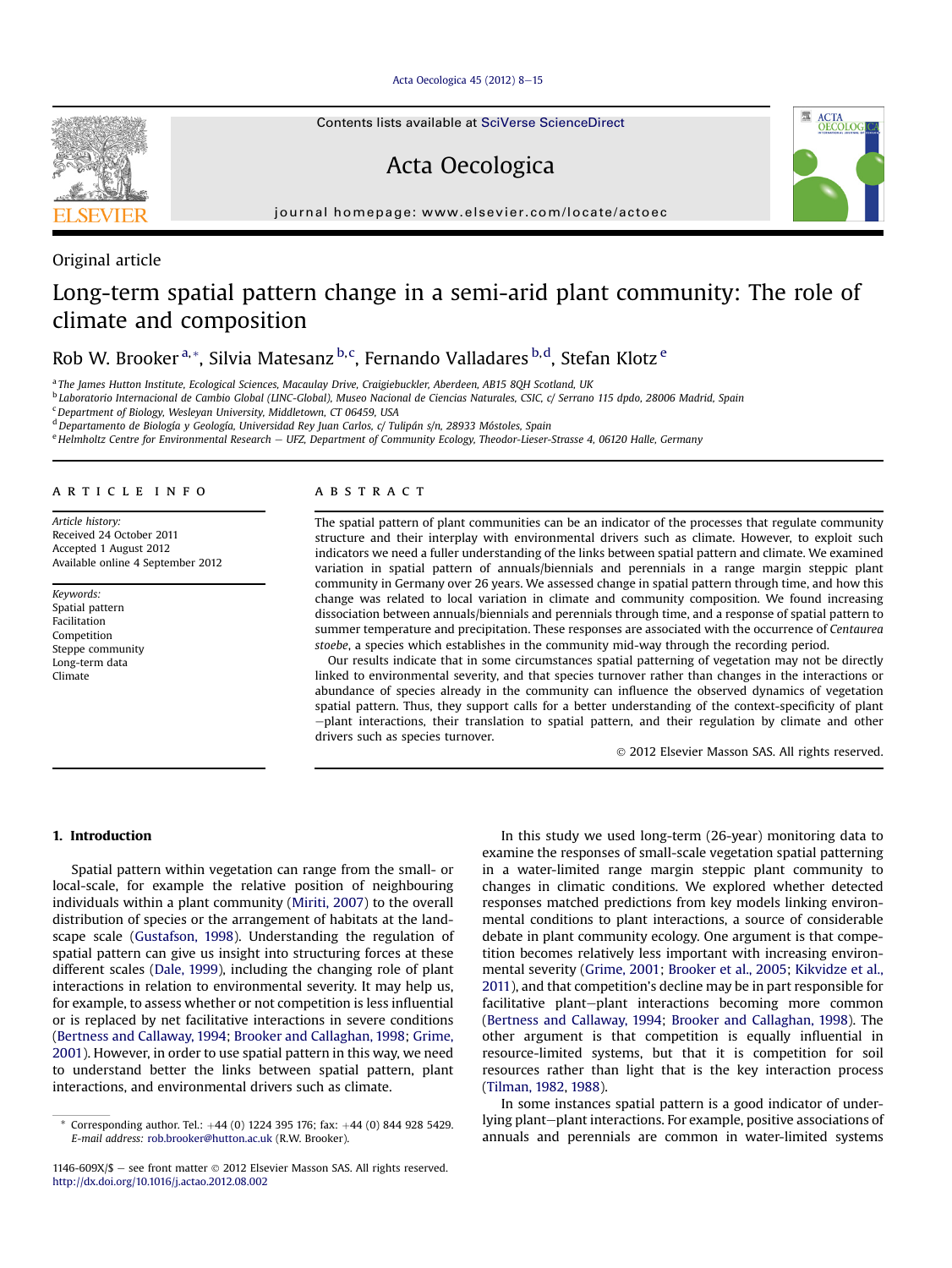<span id="page-1-0"></span>([Vetaas, 1992;](#page-7-0) [Tielbörger and Kadmon, 1995](#page-7-0); [Pugnaire et al., 1996;](#page-7-0) [Moro et al., 1997;](#page-7-0) Butterfi[eld et al., 2010](#page-7-0)), whereas in productive systems competition can lead to an over-dispersed spatial pattern ([Kikvidze et al., 2005](#page-7-0)). However, a detectable relationship between interactions, spatial pattern and climate may be dependent on those elements of the plant community that are more rapidly mobile (e.g. annuals/short-lived perennials) also being those that are responsive to climate variability and consequent changes in interactions. This is particularly true for inter-annual or short-term variation in interactions. We therefore focussed our investigation on changes in the relative spatial patterning of short-lived annuals/ biennials and longer-lived perennial species in relation to variation in climatic conditions.

Changes in spatial pattern in response to varying environmental conditions may also be driven through species turnover, as well as through changing relationships between the in situ species. Changes in species composition may have greater effects on community-level characteristics such as spatial pattern than changes in the interactions between in situ species in the absence of species turnover [\(Lauenroth and Sala, 1992](#page-7-0)). It is therefore also important to explore the extent to which changes in species turnover, rather than changes in existing interactions, might influence changes in spatial pattern in response to climatic conditions through time.

Our study system is particularly suited to this analysis. The recorded data (maps of the location and size of individual plants within plots throughout the study period) enable us to examine changes in spatial pattern and community composition through time. In addition we have considerable a priori understanding of the key climatic drivers of the chosen species groups. Long-term increases in temperature (see [Appendix Fig. A.1\)](#page-6-0) are associated with an overall decline in vegetation cover in our system, but this is entirely driven by a decline in the perennials ([Matesanz et al.,](#page-7-0) [2009\)](#page-7-0). Annuals/biennials are instead regulated by spring precipitation. Although inter-annual variation in spring precipitation strongly influenced their species richness and cover, annuals/ biennials have not experienced increasingly harsh conditions through time (see [Appendix Fig. A.1](#page-6-0)). Hence there is no directional temporal trend in the richness and cover of annual species, despite both the overall community and the perennial species showing over time a gradual decline in both cover and species richness. The analysis by [Matesanz et al. \(2009\)](#page-7-0) considered a wide range of potential climatic variables, from which April temperature and May precipitation were selected as the most important (with R coefficient values typically of  $40-50%$ ) for the success of perennials and annuals, respectively.

In terms of changes in community composition, we can examine the impacts on spatial pattern of changes in the cover of the dominant species groups. In addition we can explore the impact of changes in the particular species present in the community. In our system the biennial/short-lived perennial Centaurea stoebe establishes in our plots in 1992, being present in all plots by 1994. It is the only colonising species that permanently establishes and attains abundance levels on a par with the existing vegetation (Fig. 1).

In order to test whether it is the impact of climatic conditions on annuals/biennials or perennials that regulates annual/ biennial–perennial spatial pattern in this community, we propose two alternative hypotheses:

1. The impact of the environment on perennials is critical for regulating annual/biennial-perennial spatial pattern. Perennials respond to April temperature, which is increasing through time. Annual/biennial-perennial spatial pattern will therefore show both a change in relation to changes in April temperature, and a directional trend through time.



Fig. 1. Average number of individuals (dots) and relative cover  $(\%)$  bars) of Centaurea stoebe in the study plots through time. No C. stoebe occurred in any plots prior to 1992. Error bars show the standard errors for the means:  $n = 3$ .

2. The impact of the environment on annuals/biennials is critical for regulating annual/biennial-perennial spatial pattern. Annuals/biennials respond to inter-annual variation in May precipitation, which does not show a directional change through time. Annual/biennial-perennial spatial pattern will therefore not show a long-term temporal trend, but will vary between years in line with May precipitation.

We tested which of these statements was true for our system by examining changes in annual/biennial-perennial spatial pattern through time, and against our key climate parameters. In addition we also assessed the response of spatial pattern to a number of additional climate variables to ensure that we were not excluding climatic factors that, although not driving changes in annual or perennial richness or cover (as indicated by the analysis of [Matesanz et al., 2009\)](#page-7-0), nevertheless influenced spatial pattern.

To explore the response of spatial pattern to change in community composition, we examined first whether changes in spatial pattern were associated with changes in overall vegetation cover. We then examined the consequences of the influx of C. stoebe for spatial pattern within our target community.

## 2. Materials and methods

#### 2.1. Study site and data collection

The study site is located near to Halle, Germany (51 $^{\circ}$  35' N, 11 $^{\circ}$  $50'$  E) at 120 m above sea level. The target community occurs on porphyritic outcrops, within a mosaic of natural and seminatural dry and semidry grasslands in an agricultural landscape ([Winkler](#page-7-0) [and Klotz, 1997a,b\)](#page-7-0). Mean annual temperature  $1979-2005$  was 9.4 °C (range 7.1–11.5 °C), and mean annual rainfall 478 mm (range  $260-654$  mm), with peaks in precipitation in July and temperature in July-August [\(Fig. A.2](#page-6-0)). Despite these apparently relatively mesic conditions, the extremely shallow  $(5-15 \text{ cm})$ , nutrient-poor, acidic porphyritic soils ([Schubert et al., 2001](#page-7-0)), provide harsh growing conditions for plants (as indicated by a low average total cover of the community of between 15 and 50%; [Matesanz et al., 2009](#page-7-0)), and water appears to be the main factor limiting plant growth. These harsh growing conditions allow steppic species to survive despite a climate which would otherwise favour more competitive species (as found in the surrounding landscape, away from the porphyritic soils). Animal disturbances are rare, except for occasional sheep grazing (less than once per year). The community is unmanaged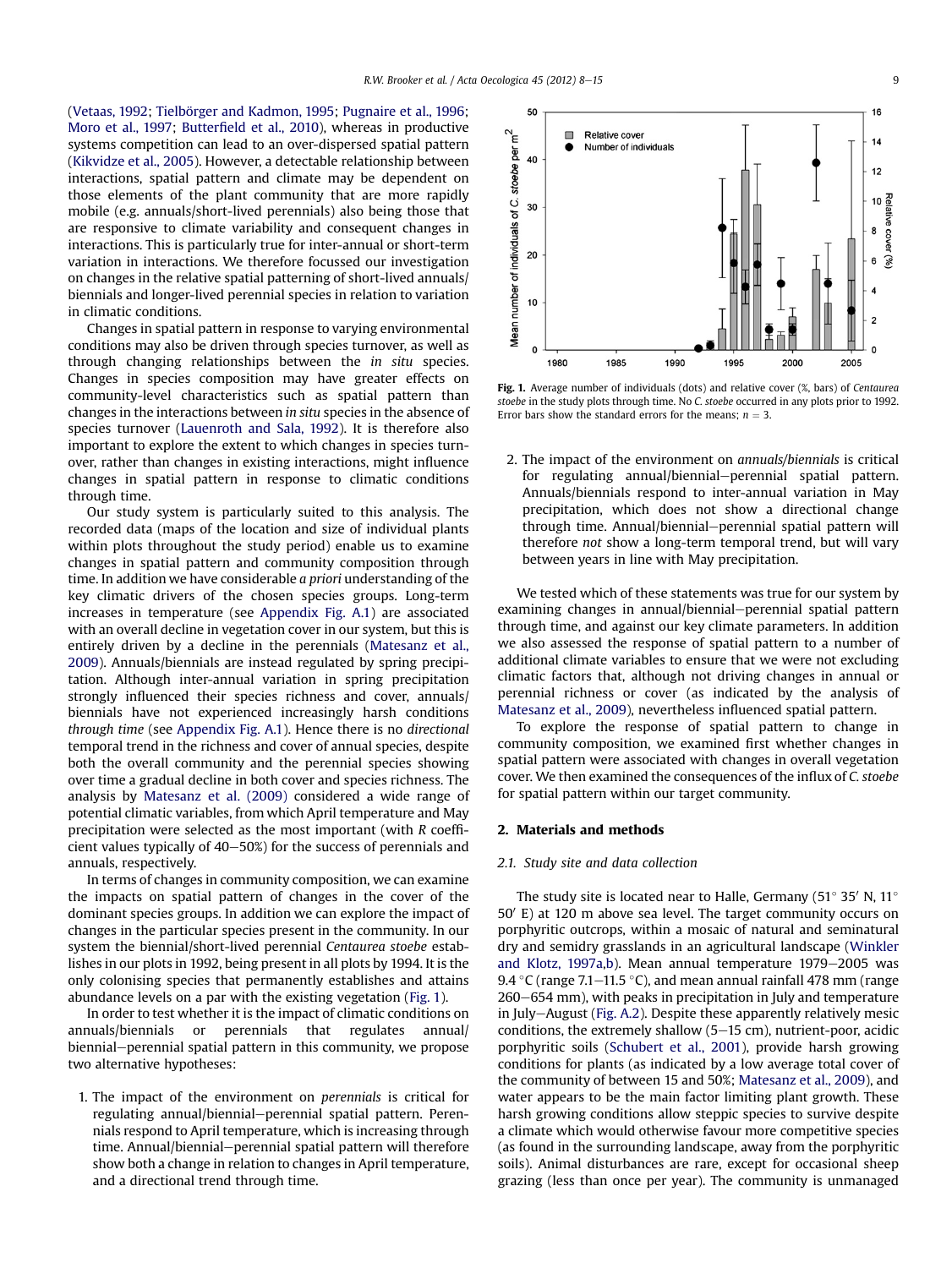and species-poor, with approximately 10 species found regularly over the 26 years studied ([Matesanz et al., 2009](#page-7-0)).

We split the species in our community into the two groupings of annuals/biennials and perennials as we expect the location of the annuals/biennials to be more variable between years, with the perennials being relatively long-lived and immobile "islands" within the community. The main constituent of the perennial group is the tussock-forming grass Festuca glaucina Vill. (Poaceae) which contributes over 60% of the total vegetation cover and is the main component of the perennials. Other species include Thymus serpyllum L. (Labiatae), Koeleria macrantha (Ledeb.) J.A. Schultes (Poaceae), Hieracium pilosella L. (Compositae) and Silene otites (L) Wib (Caryophyllaceae), and a number of spring ephemerals such as Spergula morisonii Boreau (Caryophyllaceae) (for a full species list, see [Matesanz et al., 2009](#page-7-0)). We included C. stoebe in the annuals/ biennials group because of its relatively fast lifecycle compared to species such as F. glaucina within the perennials group.

To monitor the porphyritic outcrop community, three permanent  $1 \times 1$  m plots were established in 1980. All three plots were located within a 10 m diameter circle, roughly equidistant but otherwise randomly located on the steppic vegetation. They were chosen so as to be typical of the porphyritic outcrop vegetation within the area. Vegetation in each plot was recorded using a square grid of 100, 10  $\times$  10 cm quadrats. The number and size of all individuals of all species were mapped in each plot annually by the same observer (S.K) in spring-early summer until 2005 (excluding 2001 and 2004). Although detection of spatial pattern in relation to the environment is sensitive to both the scale of observation and the measure of environmental severity [\(Wiens, 1989](#page-7-0)), a  $10 \times 10$  cm grain size has been found to be appropriate for detecting smallscale spatial associations in alpine plant communities ([Dullinger](#page-7-0) [et al., 2007\)](#page-7-0) where target plants are of a similar size. For example, the mean diameter of the dominant Festuca plants is 2.3 cm (0.34 cm s.d), allowing space for other species to occur in quadrats with the Festuca, and hence it does not seem unreasonable to apply this grain size here.

#### 2.2. Small-scale spatial analyses

Spatial pattern analyses were conducted using spatial analysis by distance indices, SADIE ([Perry, 1998](#page-7-0); [Perry et al., 1999](#page-7-0)). SADIE uses spatially referenced counts and is based on the distance to regularity, the distance in space that the variable under study must move to achieve an arrangement such that all sampling points in a quadrat have the same value for that variable. SADIE provides the local index of clustering  $(v)$ . This quantifies the degree to which data cluster into patches (areas with above-average counts of the study variable) and gaps (areas with below-average counts), and the degree to which each quadrat contributes to the overall data clustering.

It is also possible to analyse spatial associations between variables ([Winder et al., 2001](#page-7-0); [Perry and Dixon, 2002](#page-7-0)). Local spatial association can be measured using an index  $(\chi_i)$  based on the similarity between the clustering indices  $(v)$  of the two variables (e.g. the number of individuals of two species or groups) measured locally at the *i*th sample unit. If the values of  $v$  (local cluster index) for the first species are denoted  $v_1$ , with mean  $q_1$  and those of the second are denoted  $v_2$ , with mean  $q_2$ , a measure of local spatial association for a sampling unit  $i(\chi_i)$  is given by:

$$
\chi_i = \frac{n(v_{i1} - q_1)(v_{i2} - q_2)}{\sqrt{\sum_i (v_{i1} - q_1)^2 (v_{i2} - q_2)^2}}
$$

where  $n$  is the number of quadrats (100 in our study). The overall spatial association, X is the mean of these local values,  $X = \sum i \chi_i / n$ . Also, X is the correlation coefficient between the clustering indices of each variable. We quantified the overall spatial association between perennial and annual/biennial species in each year and plot using 5967 randomizations in the permutation tests, the maximum allowed by the program.

## 2.3. Statistical analyses

We undertook a number of analyses to explore drivers of variation in the annual/biennial-perennial spatial pattern in our plant community.

## 2.3.1. Variation in spatial pattern through time

Before looking at the impact of climate or community composition, and to analyse temporal variation in spatial patterning of perennials and annual/biennials, we used association indices (X) for each year and plot as the dependent variable, and fitted regression models using the generalized least squares approach, with plot, year and their interaction as predictors. This technique allows for errors to be autocorrelated, accounting for the autocorrelation potentially present in time series data. Regression models were fitted using the "gls" function in the package "nlme" [\(Pinheiro](#page-7-0) [et al., 2010\)](#page-7-0) in R 2.12 ([R Development Core Team, 2010](#page-7-0)) using corAR1 as the correlation function, with year as the time covariate and plot as the grouping factor.

We also used chronological clustering ([Legendre et al., 1985](#page-7-0); [Legendre and Legendre, 1998\)](#page-7-0) to identify abrupt changes in temporal trends of spatial association indices. With this method, a set of sequential clusters differing in spatial association can be identified within time series data. Chronological clustering requires two parameters: the connectedness, and  $\alpha$  (a clustering sensitivity parameter), which quantifies the clustering resolution. We used a connectedness value of 0.2 and a small value of  $\alpha$  (0.05), which are suitable for detecting major discontinuities in the data, and hence our analysis is relatively conservative [\(Zuur et al., 2007;](#page-7-0) see [Almaraz and Oro, 2011](#page-7-0) for a similar example). Chronological clustering was performed with Brodgar 2.5.1 (Highland Statistics Ltd., Newburgh, UK; [http://www.highstat.com/brodgar.htm\)](http://www.highstat.com/brodgar.htm) interfaced with R 2.12 [\(R Development Core Team, 2010](#page-7-0)).

#### 2.3.2. Impact of climate on spatial pattern

To explore whether variation in spatial pattern is related to local variation in climate, we again used generalized least squares models, with plot and key climatic variables, April temperature or May precipitation, as predictors. In addition, and to check that responses at the species-group level were not masking different responses at the species level, we tested the response of the relative spatial pattern of the 3 most common perennials (F. glaucina, H. pilosella, and K. macrantha) and the two most common members of the annuals/biennial group (S. morisonii and C. stoebe) to both of our original climate variables and to time.

To assess whether climate variables other than the two highlighted by our previous analyses might be driving changes in spatial pattern, we repeated the above analyses using additional climate parameters, specifically annual mean spring (March-May), summer (June-August), autumn (September-November) and winter (December-February) temperature (calculated as the average of the three contributing monthly mean values), and the sum precipitation values for each of these periods.

#### 2.3.3. Impact of community cover and composition

To assess whether the impact of climate on spatial pattern might be indirect, and mediated instead through the impact of climate on overall vegetation cover or community composition, we first assessed the impact on spatial association of total, annual and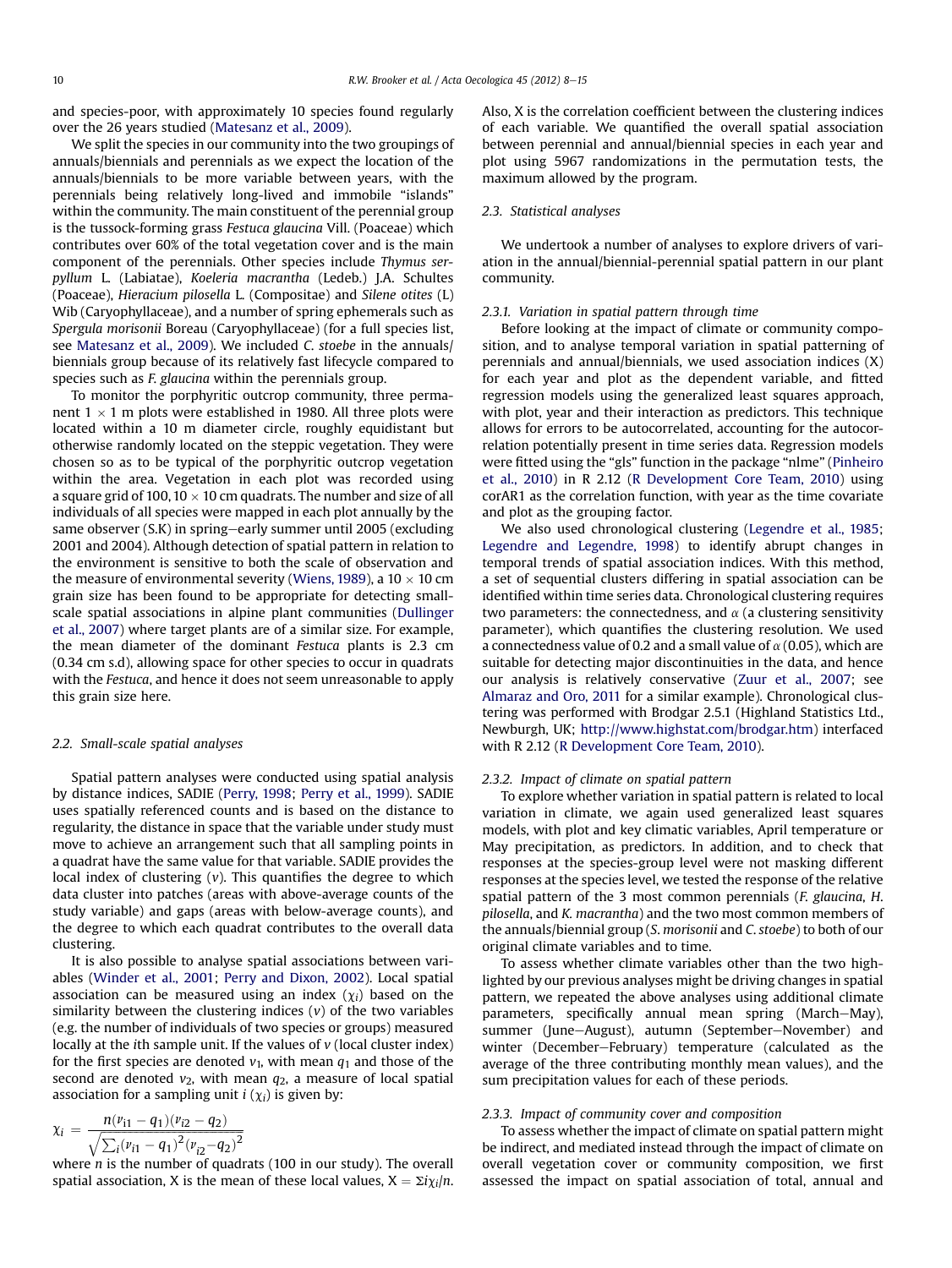perennial cover using the same analytical approach as that used for assessing the impact of climate parameters. Second, to assess whether changes in species composition  $-$  specifically the influx of C. stoebe to the site  $-$  also play a role in driving changes in annual/ biennial-perennial spatial pattern, we excluded this species from the dataset used to calculate the association indices, and repeated the chronological clustering analysis and analysis of the impacts of climate.

## 3. Results

## 3.1. Variation in spatial pattern through time

We found that spatial association of annual/biennials and perennials decreased significantly through time ( $F_{1,60}$  = 7.149,  $P = 0.010$ ; Fig. 2a), from a random pattern toward significant dissociation. There was no effect of plot on annual/ biennial–perennial spatial association ( $F_{2,60} = 0.744$ ,  $P = 0.479$ ), nor a significant plot  $\times$  year interaction ( $F_{2,60} = 0.712$ ,  $P = 0.201$ ), indicating that declining spatial association through time was common across plots.

Notably, chronological clustering indicated distinct temporal groupings in the long-term trend in annual/biennial-perennial spatial association, with a major decrease in 1994 (taking clusters identified at  $\alpha$  < 0.05 as indicating significant changes in the time series).

### 3.2. Impact of climate on spatial pattern

Despite the known strong links at this study site between the abundance and species richness of annual/biennials and perennials and May precipitation and April temperature, respectively, annual/ biennial–perennial spatial association showed no relationship to either April temperature or May precipitation, with there being no effect of plot or any significant plot-climate interaction effects ([Table 1\)](#page-4-0). Our additional analyses at the species-pair level demonstrated firstly that the relative spatial pattern of individual annual/ biennial-perennial species pairings also showed no response to either of these climate variables ([Appendix Table A.1\)](#page-6-0). Secondly, and in contrast to the response at the species-group level, their spatial pattern showed no response to time ([Appendix Table A.2\)](#page-6-0).

Of the additional climate variables tested, significant effects were found only for summer precipitation and temperature ([Table 1\)](#page-4-0). Both climate parameters showed a positive long-term temporal trend ([Fig. 3](#page-4-0)). In order to assess further the nature of the link between summer temperature and precipitation and annual-perennial spatial pattern, spatial pattern and climate data were detrended to remove the temporal trends and autocorrelation, and inter-annual variation was then calculated from the residuals of each variable [\(Legendre and Legendre, 1998\)](#page-7-0). Interannual variation in spatial pattern was then regressed against that of the climate variables. These additional analyses indicated that there was no significant effect of either climate parameter following the removal of long-term temporal trends ([Table 1\)](#page-4-0), although there was a significant interaction effect of plot and summer temperature on annual–perennial spatial pattern (indicating that spatial pattern appeared to respond on a plot-specific basis to variation in summer temperature).

#### 3.3. Impact of community cover and composition

Analysis of the impact of vegetation (total, perennial species, and annual species) cover on annual/biennial-perennial spatial pattern indicated no impact of any cover parameters on spatial pattern, although there was a significant interactive effect of plot



Fig. 2. Change in annual/biennial-perennial spatial pattern association index (X) through time (1980-2005) either (a) including Centaurea stoebe or (b) following exclusion of C. stoebe from the dataset. Points shown are plot-level values, with closed grey or black points showing significant positive or negative spatial associations, respectively. Regression results ( $r$  and  $p$  values) are derived from the simple linear regression between time and X, as the factor plot was not significant (see text for details).

and cover of perennial species, and a trend toward a similar interactive effect for plot and total vegetation cover [\(Table 2](#page-5-0)), again indicating between-plot idiosyncrasies in response.

Excluding C. stoebe from the data used to calculate spatial pattern affected the long-term temporal trend in annual/ biennial–perennial spatial association: the negative temporal trend was now marginally non-significant [\(Table 3\)](#page-5-0), trending less toward dissociation and with the regression line remaining in the zone of random association (Fig. 2b). Again there was no effect of plot or any plot  $\times$  year interaction effect on spatial association ([Table 3\)](#page-5-0). Notably chronological clustering analysis in the absence of C. stoebe showed no temporal clustering of X at  $\alpha = 0.05$  or below. Removal of C. stoebe from the dataset therefore removed the 1994 step-change in annual/biennial–perennial spatial association, and reduced the strength of the long-term temporal trend.

Following the exclusion of C. stoebe, spatial association of annual/biennials and perennials still showed no relationship to April temperature or May precipitation, with there being again no effect of plot nor any significant plot-year interaction effects ([Table 3](#page-5-0)). The lack of relationship in our initial analysis was not, therefore, a consequence of C. stoebe  $-$  perennial relationships hiding climate-driven changes in other annual/biennial-perennial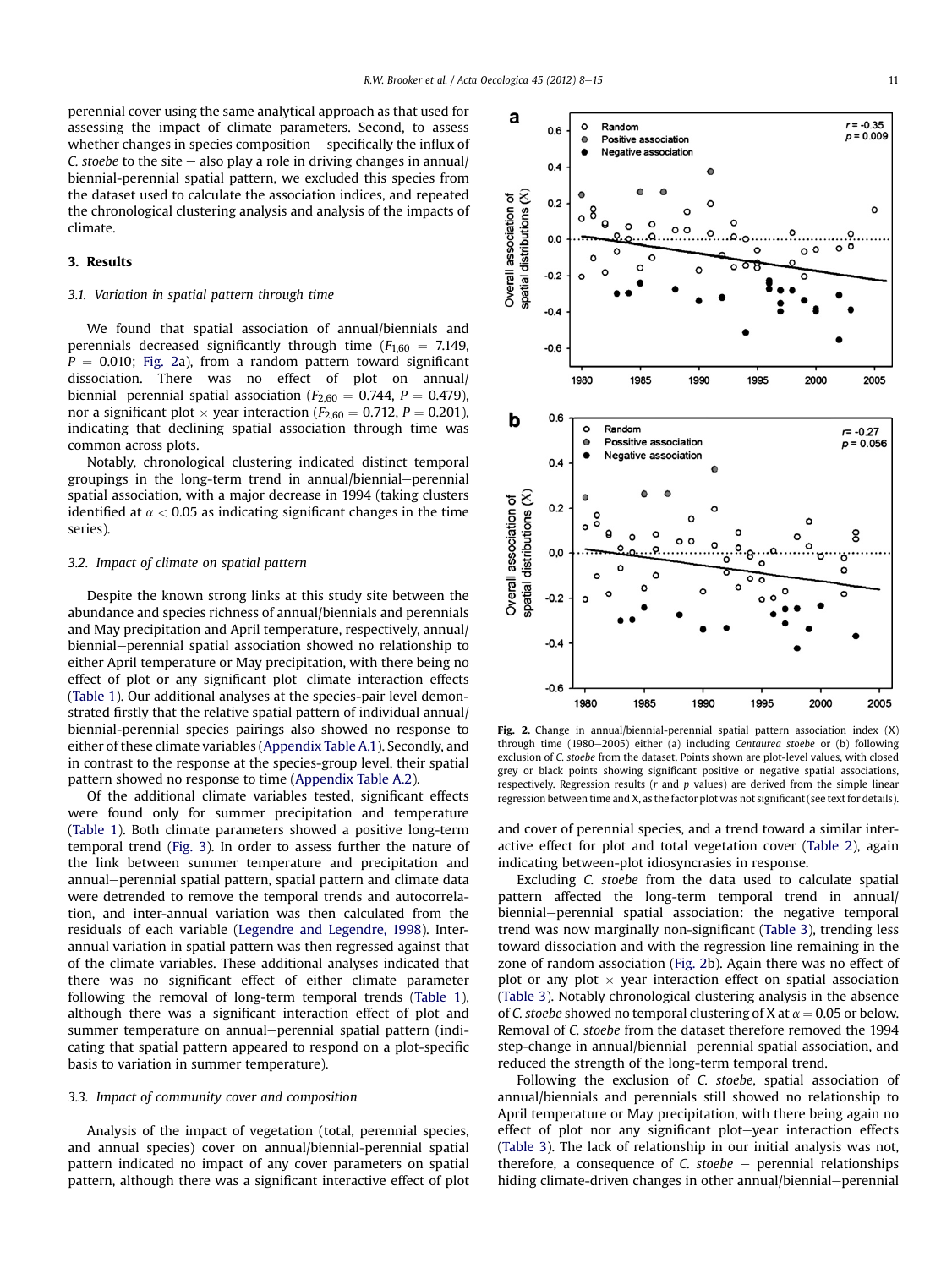#### <span id="page-4-0"></span>Table 1

Results of analysis of annual/biennial-perennial spatial pattern against climatic variables: P and associated F values from the generalized least squares models for the effect of plot, the selected climate parameter, and the plot-climate parameter interaction. Significant effects ( $P < 0.05$ ) are shown in bold, and trends ( $P < 0.10$ ) in italics. Also shown are results of analysis of inter-annual variation of spatial pattern vs. summer temperature and precipitation following removal of the temporal trend (for details see text). Degrees of freedom are Plot  $= 2$ , Climate parameter  $= 1$ , Plot  $\times$  Climate parameter = 2, residual d.f. = 60 (except for the analyses of interannual variation, where residual  $d.f. = 51$  because of missing data for 1991, 2001 and 2004).

|                                                                 | Plot  |       | Climate<br>parameter |       | $Plot \times$ Climate<br>parameter |       |
|-----------------------------------------------------------------|-------|-------|----------------------|-------|------------------------------------|-------|
|                                                                 | F     | P     | F                    | P     | F                                  | P     |
| April temperature                                               | 0.406 | 0.667 | 0.054                | 0.816 | 0.088                              | 0.915 |
| May precipitation                                               | 0.389 | 0.679 | 0.767                | 0.384 | 0.652                              | 0.524 |
| Spring temperature                                              | 0.446 | 0.643 | 2.312                | 0.134 | 2.486                              | 0.092 |
| Spring precipitation                                            | 0.361 | 0.699 | 1.723                | 0.194 | 0.390                              | 0.679 |
| Summer temperature                                              | 0.452 | 0.638 | 4.439                | 0.039 | 1.774                              | 0.178 |
| Summer precipitation                                            | 0.540 | 0.585 | 5.497                | 0.022 | 0.652                              | 0.525 |
| Autumn temperature                                              | 0.411 | 0.665 | 0.150                | 0.700 | 0.009                              | 0.991 |
| Autumn precipitation                                            | 0.551 | 0.579 | 0.707                | 0.404 | 0.576                              | 0.565 |
| Winter temperature                                              | 0.422 | 0.657 | 2.343                | 0.131 | 0.069                              | 0.933 |
| Winter precipitation                                            | 0.450 | 0.640 | 0.941                | 0.336 | 0.331                              | 0.720 |
| Summer temperature<br>(temporally detrended                     | 0.356 | 0.702 | 0.223                | 0.639 | 5.506                              | 0.007 |
| data)<br>Summer precipitation<br>(temporally detrended<br>data) | 0.247 | 0.782 | 1.322                | 0.256 | 0.487                              | 0.617 |

spatial patterns. Furthermore, the impacts on spatial pattern of Summer temperature and precipitation were no longer significant ([Table 3\)](#page-5-0), although there remained a trend ( $P < 0.10$ ) toward an effect of summer precipitation.

#### 4. Discussion

Our analysis of long-term (26-year) variation in annual/ biennial–perennial spatial pattern in this range margin steppic plant community indicated a change in spatial pattern over time from random association toward significant dissociation of these species groups. However, this change was not significantly correlated with either of two key climate parameters, May precipitation and April temperature, known to affect species richness and cover. We therefore find no support for either of our two principal hypotheses.

Given both the relatively greater between-year mobility of the annual/biennials, and the fact that plant interactions in waterlimited systems are commonly asymmetric, with larger (often) perennial plants having greater impacts on smaller (often) annual species ([Cheplick, 2005;](#page-7-0) [Lortie and Turkington, 2008\)](#page-7-0) we might expect that climatic drivers of annual/biennial cover and richness would be more important for regulating spatial pattern. The lack of response of spatial pattern to changes in April temperature (a driver of perennial success) is therefore unsurprising, but the lack of response to variation in May precipitation (a driver of annual/ biennial success) is more difficult to explain.

One possible explanation is that the species groups are not interacting. However, although this is a severe environment with low productivity and cover, it would be surprising if all plant-plant interactions in this environment  $-$  including facilitation  $-$  had ceased: this occurs in extremely severe environments (deserts, high alpine sites, and high-latitude arctic ecosystems; [Michalet et al.,](#page-7-0) [2006](#page-7-0)). Alternatively, if positive and negative interactions were perfectly balanced (giving the appearance of zero net interactions), we might still expect some response in spatial pattern to climate, as inter-annual variation drives very substantial changes in the cover of annuals/perennials ([Matesanz et al., 2009](#page-7-0)).



**Fig. 3.** Variation in (a) average summer temperature (June–August,  $\degree$ C) and (b) rainfall (mm) against time during the study period. Correlation results ( $r$  and  $p$  values) are shown.

An alternative explanation for the lack of response of spatial pattern to climate is that spatial pattern is driven by climate parameters other than April temperature and May precipitation. Our assessment of additional climate parameters indicated that summer temperature and precipitation were related to annual/ biennial-perennial spatial pattern. Summer temperature and precipitation showed increases through time, suggesting that changes in these climate parameters drive the long-term change (increasing dissociation) in annual/biennial-perennial spatial pattern.

Increasing dissociation is generally interpreted as the consequence of increasing competition, for example during drought (e.g. [Maestre and Cortina, 2004;](#page-7-0) [Maestre et al., 2005,](#page-7-0) [2006](#page-7-0); [Miriti,](#page-7-0) [2007\)](#page-7-0). However, for a number of reasons increased resource competition is unlikely between annuals and perennials in our plots: summer precipitation is actually increasing through time (although it is of course possible that this does not off-set the negative impact of increased temperatures on soil water availability); rooting depths differ between perennials and annuals (with drought-tolerant perennials having deeper rooting depths than annuals); stressful periods are avoided by the annuals; it is the perennials that are in long-term decline. Furthermore, inter-annual variation in spatial pattern was not related to inter-annual variation in summer temperature and precipitation, which indicates that these climate parameters are not having an immediate (year-byyear) impact on spatial pattern. This suggests that the effect of these climate parameters is indirect, and possibly mediated through changes in community composition rather than by a direct impact on plant-plant interactions.

Previous analyses [\(Matesanz et al., 2009](#page-7-0)) demonstrated longterm declines in total cover and cover of perennial species in this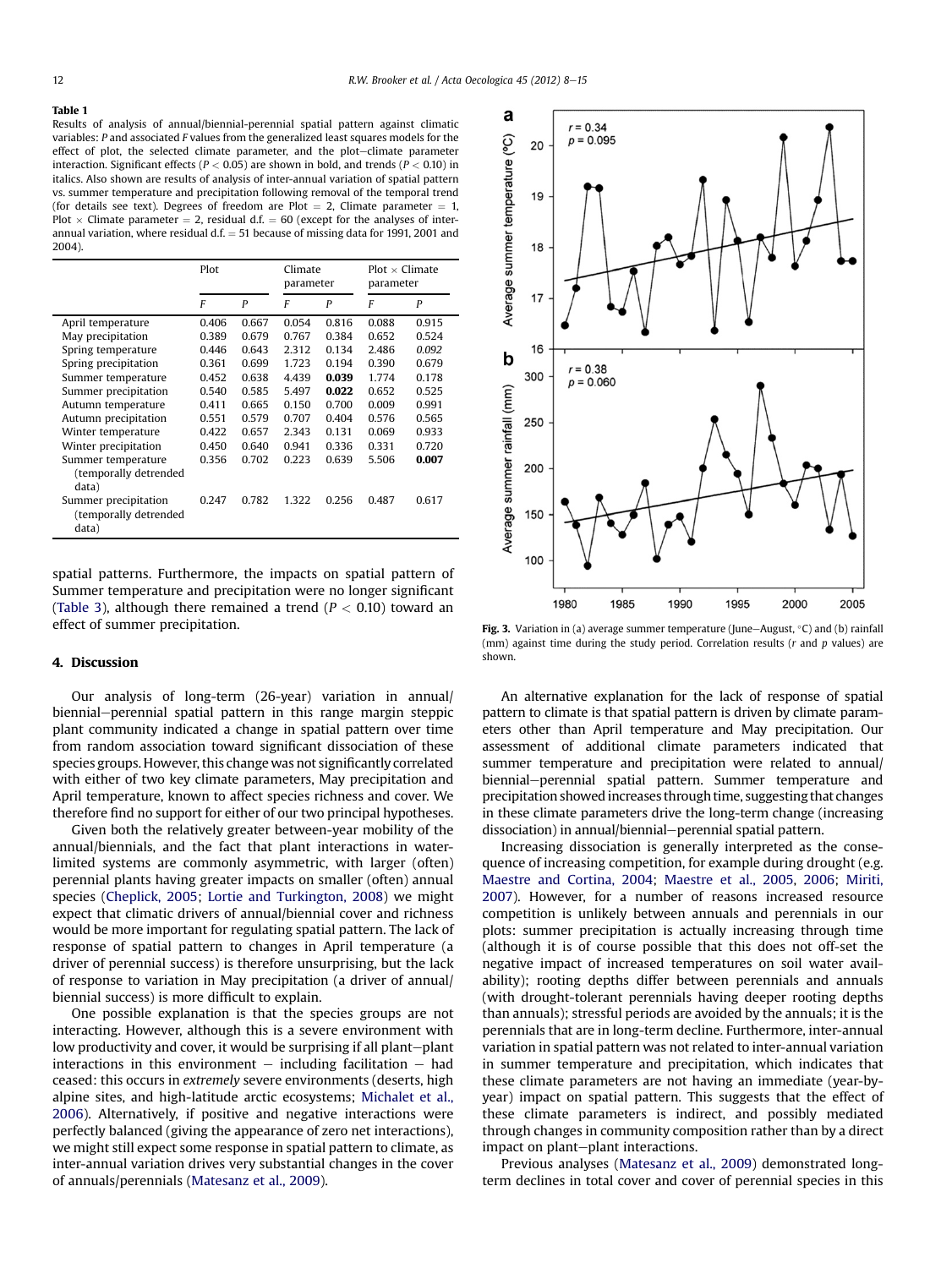<span id="page-5-0"></span>Results of analysis of annual/biennial-perennial spatial pattern against total vegetation cover, and cover of perennial and annual species. Columns show the degrees of freedom (d.f.), F values and P values for the analyses. Significant effects ( $P < 0.05$ ) are shown in bold, with trends ( $P < 0.10$ ) in italics.

| Cover variable      | Model parameter     | d.f. | F     | P     |
|---------------------|---------------------|------|-------|-------|
| Total cover         | Plot                | 2    | 0.424 | 0.657 |
|                     | Cover               |      | 0.995 | 0.323 |
|                     | $Plot \times Cover$ | 2    | 3.140 | 0.051 |
|                     | Residual            | 60   |       |       |
| Cover of perennials | Plot                | 2    | 0.411 | 0.665 |
|                     | Cover               | 1    | 0.872 | 0.354 |
|                     | $Plot \times Cover$ | 2    | 4.055 | 0.022 |
|                     | Residual            | 60   |       |       |
| Cover of annuals    | Plot                | 2    | 0.391 | 0.678 |
|                     | Cover               | 1    | 0.074 | 0.786 |
|                     | $Plot \times Cover$ | 2    | 2.165 | 0.127 |
|                     | Residual            | 60   |       |       |

system. However, there were no significant impacts of any metric of plant cover on spatial pattern. We also examined the possible impact on spatial pattern of the appearance in the plots of C. stoebe. Although native to Germany, with a range incorporating our study sites [\(Ochsmann, 2001](#page-7-0); [Jäger and Werner, 2005\)](#page-7-0), prior to 1992 C. stoebe was not present in our plots, even as an occasional transient species ([Fig. 1\)](#page-1-0). The step-change in annual/biennial-perennial spatial association in 1994 coincides with the first occurrence of C. stoebe in all three plots. This step-change is lost, and the temporal trend reduced, when we exclude C. stoebe from the dataset.

The analysis of association of individual species pairs ([Table A.2\)](#page-6-0) supports the argument that the spatial relationships between Centaurea and the perennials are overall more negative than between the annuals (such as Spergula) and the perennials, and that the temporal response  $-$  particularly the step-change in spatial pattern  $$ detected at the species-group level results in part from the arrival of C. stoebe rather than a gradual change in existing annual–perennial spatial pattern with time. In addition, when we exclude C. stoebe from the data, the impact of summer temperature and precipitation on annual/biennial-perennial spatial pattern is lost (Table 3).

Because of its relatively transient biennial nature we have included C. stoebe with the annuals in our spatial pattern analysis. Centaurea's growth form differs from that of the other species within this grouping, being commonly a taller, more robust species. Although

#### Table 3

Results of analysis of annual–perennial spatial pattern against year and climate parameters following exclusion of Centaurea stoebe from the data used to assess spatial pattern. Columns show the degrees of freedom (d.f.), F values and P values for the analyses. Trends ( $P < 0.10$ ) are shown in italics.

| Explanatory variable | Model parameters      | d.f.           | F     | P     |
|----------------------|-----------------------|----------------|-------|-------|
| Year                 | Plot                  | $\overline{2}$ | 0.839 | 0.437 |
|                      | Year                  | 1              | 3.819 | 0.056 |
|                      | $Plot \times Year$    | 2              | 1.312 | 0.277 |
|                      | Residual              | 57             |       |       |
| April temperature    | Plot                  | 2              | 0.738 | 0.482 |
|                      | Climate               | 1              | 0.203 | 0.654 |
|                      | $Plot \times$ Climate | $\overline{2}$ | 0.472 | 0.626 |
|                      | Residual              | 57             |       |       |
| May precipitation    | Plot                  | 2              | 0.563 | 0.603 |
|                      | Climate               | 1              | 0.130 | 0.719 |
|                      | $Plot \times$ Climate | 2              | 2.637 | 0.080 |
|                      | Residual              | 57             |       |       |
| Summer temperature   | Plot                  | 2              | 0.840 | 0.437 |
|                      | Climate               | 1              | 1.100 | 0.298 |
|                      | $Plot \times$ Climate | $\overline{2}$ | 1.817 | 0.171 |
|                      | Residual              | 57             |       |       |
| Summer precipitation | Plot                  | $\overline{2}$ | 0.752 | 0.475 |
|                      | Climate               | 1              | 3.168 | 0.080 |
|                      | $Plot \times$ Climate | $\mathcal{D}$  | 0.782 | 0.462 |
|                      | Residual              | 57             |       |       |

in our study plots Centaurea does not get particularly big (1.9 cm mean diam., 0.8 cm s.d.), Centaurea is present during the spring and early summer periods when resource limitation might drive competitive interactions between itself and perennial species such as F. glaucina. Intriguingly a form of C. stoebe, C. stoebe subsp. micranthos, also known as Centaurea maculosa ([Ochsmann, 2001\)](#page-7-0), is a significant invasive in North American grasslands. Even in European grasslands Festuca species can be strongly impacted by Centaurea species [\(Grime](#page-7-0) [et al., 1987](#page-7-0); [Carey et al., 2004\)](#page-7-0), and F. glaucina is our dominant perennial ([Winkler and Klotz, 1997a](#page-7-0); [Matesanz et al., 2009\)](#page-7-0).

The precise mechanism clearly requires investigation, but the establishment of Centaurea in these plots appears to drive much of the detected dissociation of annuals/biennials and perennials in our system, and the relationship of spatial pattern to summer climate parameters. The influx of Centaurea illustrates the important point, demonstrated previously by [Lauenroth and Sala \(1992\),](#page-7-0) that sudden changes in community-level properties can result from species turnover, and that changes in species composition may have greater effects on community-level characteristics such as spatial pattern than changes in the interactions between in situ species in the absence of species turnover. This strengthens recent arguments concerning the species- and growth form-specific nature of interactions, both facilitative and competitive [\(Callaway,](#page-7-0) [2007;](#page-7-0) [Maestre et al., 2009](#page-7-0); [Leger and Espeland, 2010](#page-7-0); [Lortie and](#page-7-0) [Turkington, 2008\)](#page-7-0). However, it should be noted that even following removal of C. stoebe from the spatial pattern dataset, there is still a sizable trend toward an impact of time on spatial pattern (Table 3); the influx of Centaurea is clearly not the only process contributing to the long-term trend in spatial pattern.

In conclusion, in our study system there appear to be no responses of small-scale annual/biennial-perennial spatial pattern to variation in climatic drivers that are known to regulate the cover and richness of these species groups. However, spatial pattern does appear to respond to additional climatic parameters whose effects may in turn be mediated through changes in community composition. This demonstrates the difficulty of extrapolating biotic processes from spatial patterns ([Escudero et al., 2005](#page-7-0); [Hegazy and](#page-7-0) [Kabiel, 2007\)](#page-7-0), and reinforces calls [\(Callaway, 2007](#page-7-0); [Maestre et al.,](#page-7-0) [2009\)](#page-7-0) for a better understanding of the mechanistic cause of environmental severity (stress) and how it translates into spatial pattern through the mediating effect of plant-plant interactions. By breaking severity into climatic subcomponents, understanding their impact on species groups, and understanding which interactions are likely to set spatial associations, we will gain further insight into the relationship between plant-plant interactions and their translation into community-level properties. Our results clearly demonstrate the important role that the influx of new species can play in determining temporal patterns of community characteristics such as vegetation spatial pattern.

### Acknowledgements

We would in particular like to thank Mark Brewer, BioSS (Biomathematics and Statistics Scotland), for his help with the statistical analyses presented here. This collaboration originated within Alter-Net (FP6-505298. VI EU Framework Programme). SM was supported by a Marie Curie Postdoctoral Fellowship (7th Framework Programme), and FV and SM by the Spanish Ministry of Education of Science (ECOCLIM, CGL2007-66066-C04-02/BOS) and the Programa de Actividades de I $+D$  de la Comunidad de Madrid (Consejería de Educación) REMEDINAL-CM (S-0505/AMB/000335). RB was supported by the Scottish Government Rural and Environment Science and Analytical Services Division (RESAS). We also thank two anonymous referees for their very helpful comments on an earlier version of this paper.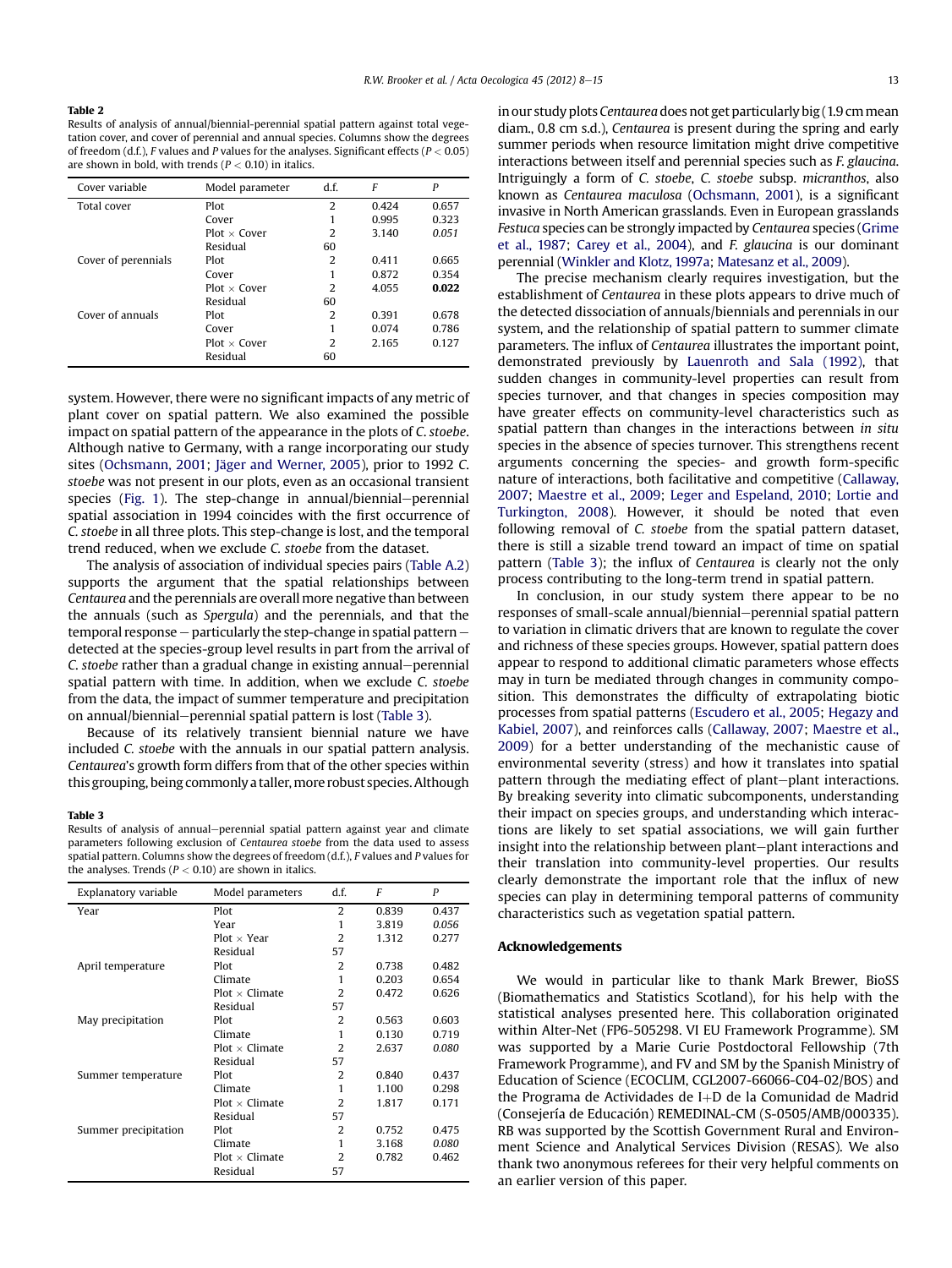## <span id="page-6-0"></span>Appendix A



**Figure A.1.** Variation in mean April temperature (°C) and May precipitation (mm) against time (measured at the Meteorological Station Bad Lauchstädt, UFZ Centre for Environmental Research Leipzig-Halle) during the study period. There is a significant correlation between mean April temperature and time ( $P < 0.005$ ) but not between May precipitation and time. This data has been reproduced from [Matesanz et al. \(2009\)](#page-7-0) with permission of the Journal of Vegetation Science, the International Association of Vegetation Science, and Wiley Blackwell Publishing [\(Matesanz et al., 2009\)](#page-7-0). Temporal dynamics of marginal steppic vegetation over a 26-year period of substantial environmental change. J Veg Sci 20: 299-310).



**Figure A.2.** Average monthly precipitation (mm) and temperature ( $\degree$ C) during the study period (1980 $-$ 2005) recorded close to the study site (15 km distant, at the same altitude) at Meteorological Station Bad Lauchstädt, Helmholtz Centre for Environmental Research, UFZ. Error bars represent standard errors for the means.

#### Table A.1

Results of generalized linear model least squares regression analyses of the spatial association index (X) for each of the species pairings of the three perennial species Festuca glaucina, Hieracium pilosella, and Koelleria macrantha, with the annual species Spergula morisonii and the short-lived perennial Centaurea stoebe, against our two key climate parameters (April rainfall and May precipitation). Analyses were conducted as described in the [Methods](#page-1-0) section for analysis of annual-perennial spatial pattern against climate parameters. Note that the residual degrees of freedom change between tests because not all species pairings are present in all years.

|                     |                                          | Degrees           | F                | P                |
|---------------------|------------------------------------------|-------------------|------------------|------------------|
|                     |                                          | of<br>freedom     |                  |                  |
| Festuca-Spergula    | Plot                                     | $\overline{2}$    | 0.0541           | 0.9474           |
|                     | April temperature                        | 1                 | 1.0836           | 0.3032           |
|                     | ${\sf Plot} \times {\sf April}$          | 2                 | 3.3174           | 0.0449           |
|                     | temperature                              |                   |                  |                  |
|                     | Residuals                                | 47                |                  |                  |
|                     | Plot                                     | 2                 | 0.0351           | 0.9655           |
|                     | May                                      | 1                 | 1.5322           | 0.2219           |
|                     | precipitation                            |                   |                  |                  |
|                     | $Plot \times May$<br>precipitation       | 2                 | 1.5133           | 0.2307           |
|                     | Residuals                                | 47                |                  |                  |
| Festuca-Centaurea   | Plot                                     | 2                 | 2.6758           | 0.0885           |
|                     | April temperature                        | 1                 | 0.5008           | 0.4857           |
|                     | $Plot \times April$                      | $\overline{2}$    | 0.9163           | 0.4130           |
|                     | temperature                              |                   |                  |                  |
|                     | Residuals                                | 25                |                  |                  |
|                     | Plot                                     | 2                 | 2.9650           | 0.0699           |
|                     | May Precipitation                        | $\mathbf{1}$      | 1.4725           | 0.2363           |
|                     | $Plot \times May$<br>precipitation       | 2                 | 0.8417           | 0.4428           |
|                     | Residuals                                | 25                |                  |                  |
| Hieracium-Spergula  | Plot                                     | 2                 | 0.7374           | 0.4841           |
|                     | April temperature                        | $\mathbf{1}$      | 0.6034           | 0.4414           |
|                     | $Plot \times April$                      | 2                 | 0.8012           | 0.4551           |
|                     | temperature                              |                   |                  |                  |
|                     | Residuals                                | 45                |                  |                  |
|                     | Plot                                     | 2                 | 0.7394           | 0.4831           |
|                     | May Precipitation                        | 1                 | 0.5310           | 0.4699           |
|                     | $Plot \times May$                        | $\overline{2}$    | 0.7712           | 0.4685           |
|                     | precipitation                            |                   |                  |                  |
| Hieracium-Centaurea | Residuals<br>Plot                        | 45<br>2           | 1.3581           |                  |
|                     | April temperature                        | 1                 | 0.5819           | 0.2755<br>0.4527 |
|                     | $Plot \times April$                      | 2                 | 0.6195           | 0.5463           |
|                     | temperature                              |                   |                  |                  |
|                     | Residuals                                | 25                |                  |                  |
|                     | Plot                                     | 2                 | 1.3038           | 0.2893           |
|                     | May precipitation                        | 1                 | 0.2409           | 0.6279           |
|                     | $Plot \times May$                        | 2                 | 0.9844           | 0.3877           |
|                     | precipitation                            |                   |                  |                  |
|                     | Residuals<br>Plot                        | 25<br>2           |                  |                  |
| Koelleria-Spergula  | April temperature                        | $\mathbf{1}$      | 0.1126<br>1.2208 | 0.8938<br>0.2754 |
|                     | $Plot \times April$                      | 2                 | 0.4227           | 0.6580           |
|                     | temperature                              |                   |                  |                  |
|                     | Residuals                                | 43                |                  |                  |
|                     | Plot                                     | 2                 | 0.0696           | 0.9329           |
|                     | May precipitation                        | 1                 | 0.6556           | 0.4226           |
|                     | $Plot \times May$                        | 2                 | 0.2469           | 0.7823           |
|                     | precipitation                            |                   |                  |                  |
|                     | Residuals                                | 43                |                  |                  |
| Koelleria-Centaurea | Plot                                     | 2<br>$\mathbf{1}$ | 10.086           | 0.0006           |
|                     | April temperature<br>$Plot \times April$ | 2                 | 0.0430<br>0.8536 | 0.8374<br>0.4379 |
|                     | temperature                              |                   |                  |                  |
|                     | Residuals                                | 25                |                  |                  |
|                     | Plot                                     | 2                 | 10.1389          | 0.0006           |
|                     | May precipitation                        | $\mathbf{1}$      | 2.3800           | 0.1355           |
|                     | $Plot \times May$                        | 2                 | 1.0536           | 0.3636           |
|                     | precipitation                            |                   |                  |                  |
|                     | <b>Residuals</b>                         | 25                |                  |                  |

Significant effects ( $P < 0.05$ ) are shown in bold.